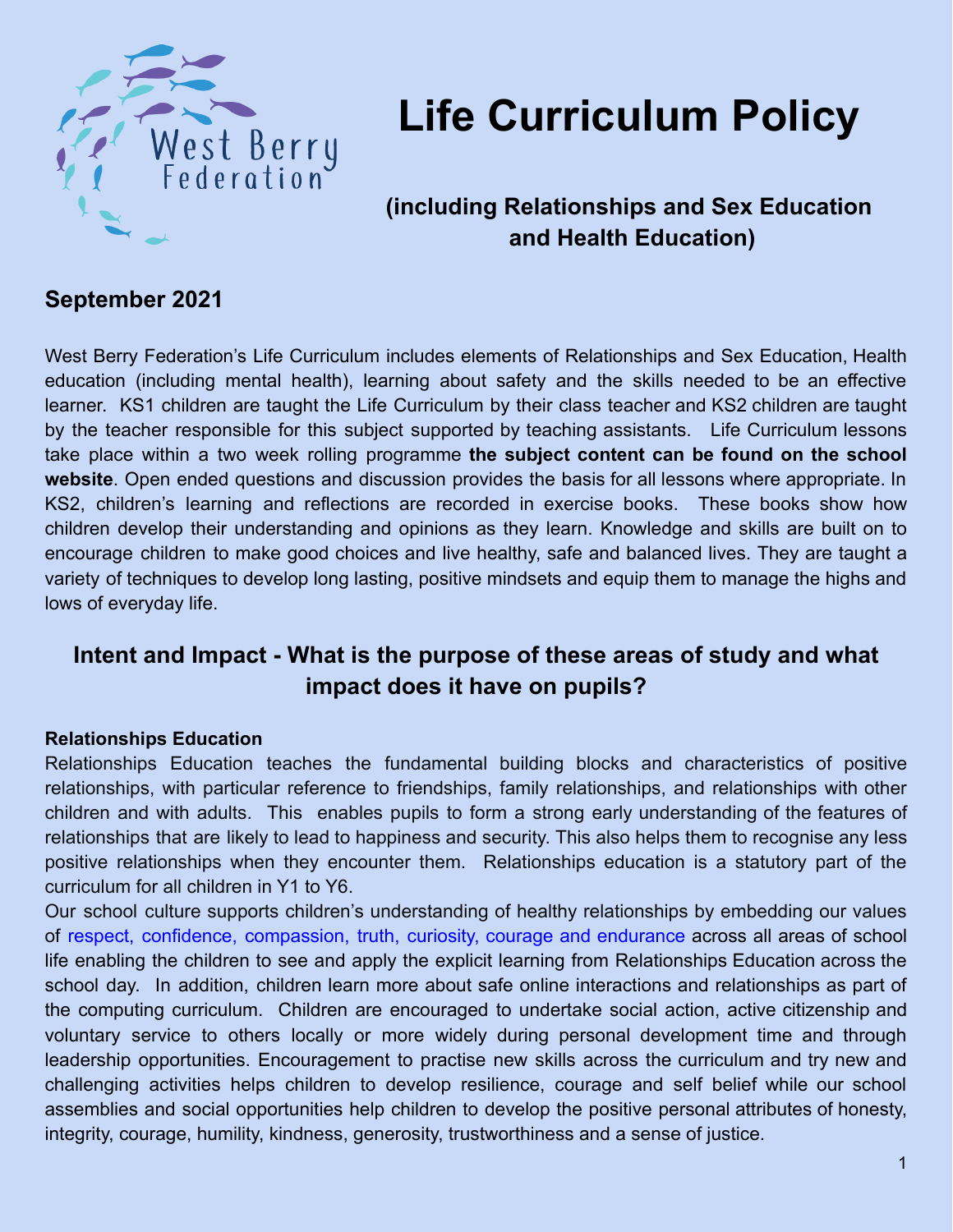#### **Health Education**

Pupils are taught about physical health and mental wellbeing to give them the information that they need to describe their body and make good decisions about their own health and wellbeing. Pupils are taught to recognise what is normal and what is an issue in themselves and others and, when issues arise, know how to seek support as early as possible from appropriate sources. Pupils are taught strategies for self-control and the ability to self-regulate. This enables them to become confident in their ability to achieve well and persevere even when they encounter setbacks or when their goals are distant, and to respond calmly and rationally to setbacks and challenges.

#### **Sex Education (Non statutory)**

West Berry Federation chooses to offer our children lessons about human bodies and reproduction that go beyond the Primary Science, Health and Relationship curricula. These lessons enable children to better understand how their body works and how and why it will change in the future. We believe that exploring these areas of learning in a child centered way at an age when children are curious about the mechanics of the human body enables them to prepare for the physical and emotional changes of adolescence in a safe and secure environment. We aim to timetable these lessons to occur before most children are exposed to confusing or misleading information about sex and sexuality in the media or other sources. Sex education is taught in an atmosphere of respect for oneself and individual choice and at the same time that children learn about the importance of trusting, stable relationships in Relationships Education. Staff teach in general terms about the human body without referencing themselves or other individuals. These lessons do not form part of the statutory education of primary children and so parents may ask for their child to be excused from these lessons by contacting the headteacher if they do not feel they are appropriate for their child\*. The objectives covered during these lessons and the materials to be used are shared with parents at least one week in advance of the lessons so that parents are able to make an informed decision about whether their child is to be included in the lesson. This information also supports parents to teach their child at home in addition to or as an alternative to sex education lessons in school. Children will be included in sex education lessons at an appropriate time in their development unless their parents have asked for them to be excused\*.

#### **Inclusion**

Teachers adapt lessons to meet the needs of their pupils taking account the children's age and stage of each child's development. Teachers may:

- Adjust the order of learning so that the timing of each lesson is optimal for most learners
- Teach children in small groups or on a 1:1 basis to better to meet the child's developmental or emotional needs
- Use normal classroom strategies to support children with language, reading and writing skills
- Omit areas of learning for an individual child if they are not appropriate\*

\* where children have been excused from sex education or where teachers have omitted aspects of learning because a child is not considered to be developmentally or emotionally ready, records will be kept to ensure that future teachers have accurate information about each child's starting point. These will be shared with subsequent schools that a child attends if the headteacher considers it in the child's best interest.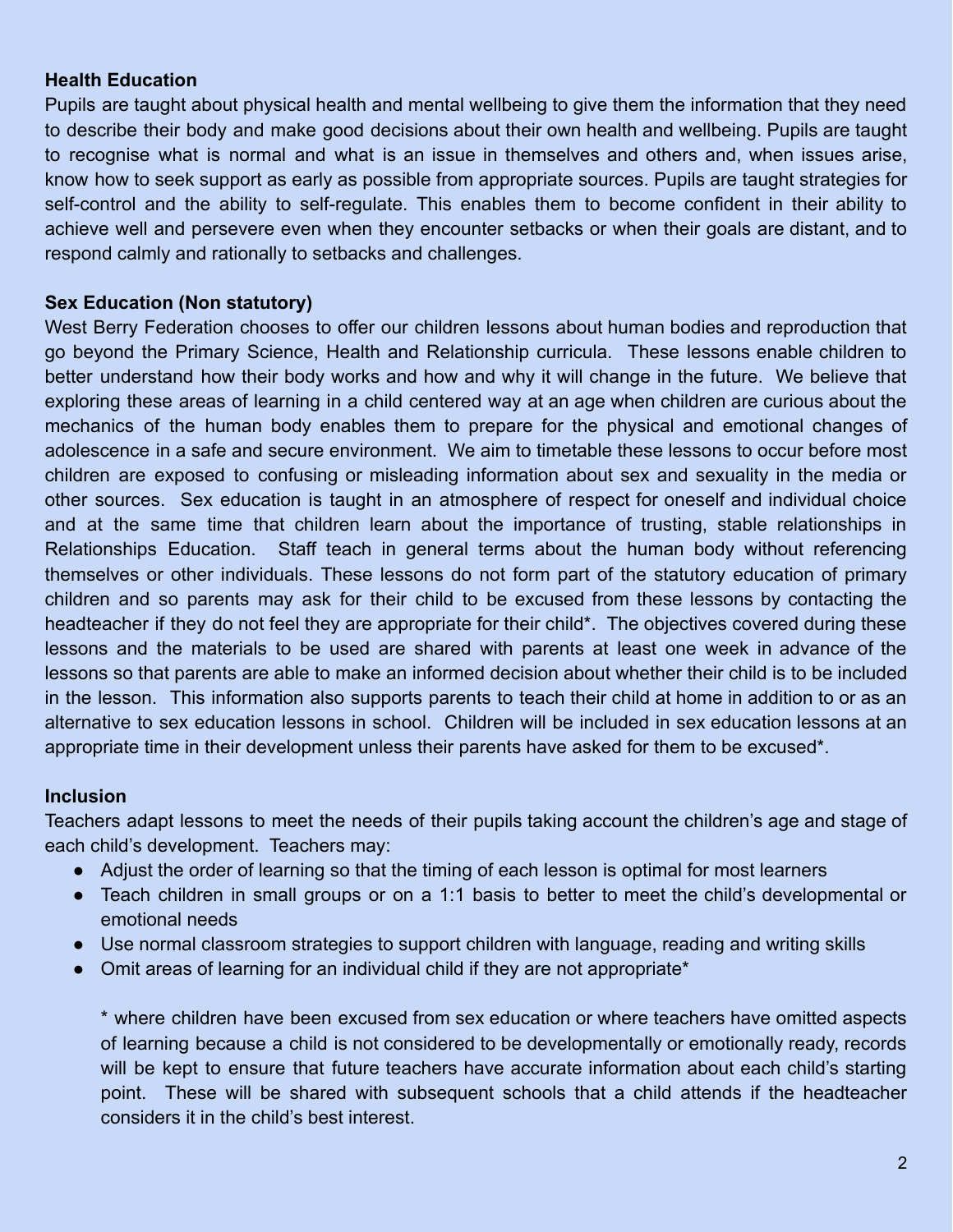#### **Respecting Diversity**

Teachers ensure that lessons are inclusive of all protected characteristics, so that children learn that people are equal. Teachers are careful not to allow their personal prejudice and unconscious bias influence their teaching.

Children learn about families and individuals who are similar and different to them. Children learn:

That others' families, either in school or in the wider world, sometimes look different from their family, but that they should respect those differences and know that other children's families are also characterised by love and care

How stereotypes, in particular stereotypes based on sex, gender, race, religion, sexual orientation or disability, can cause damage

#### **Difficult Questions**

There may be occasions when children ask questions that would take their learning beyond that which has been planned for and considered appropriate for their age. We know that children have ready access to information from anonymous and sometimes untrustworthy sources online and so we will always ensure that children's questions are answered by a trusted source and in a safe way either at school or at home so that they are not left to find the answers from unknown sources by themselves. If children are happy for discussions to take place at home, teachers will ensure that parents are supported with the information and confidence that they need to support their child appropriately. When answering these questions teachers will:

- Value the child's question while protecting other children from being exposed to information not appropriate for their age or stage of development.
- Seek to understand the reason behind the question so as not to offer more information than is being asked for.
- Seek to maintain a culture of respect and honesty where children feel safe to ask questions and ask for help.
- Offer enough information to satisfy the child's curiosity and keep them safe and no more.
- Involve the child's parents whenever possible without causing the child to seek answers to their questions from unsafe sources.
- When questions fall well outside of the normal curriculum (more than 2 years above expectation) discuss the matter with the school Designated Safeguarding Lead and keep records on the child's family file.

#### **Visiting experts**

At times we invite specialists to support our curriculum (eg, lifeguards, medical professionals, police or fire officers). These specialists will be asked to enhance rather than replace the teaching of the normal teacher. The teacher will be present with the children throughout the visit. Before the visit the teacher will agree the content of the lesson to be delivered by the visitor, ensure the visitor is clear about how we keep children safe (including how to manage any difficult questions that fall outside of the planned curriculum), be satisfied that the visitor will uphold the school values and ensure that visitor demonstrates respect for all people by using diverse examples and not reinforcing stereotypes.